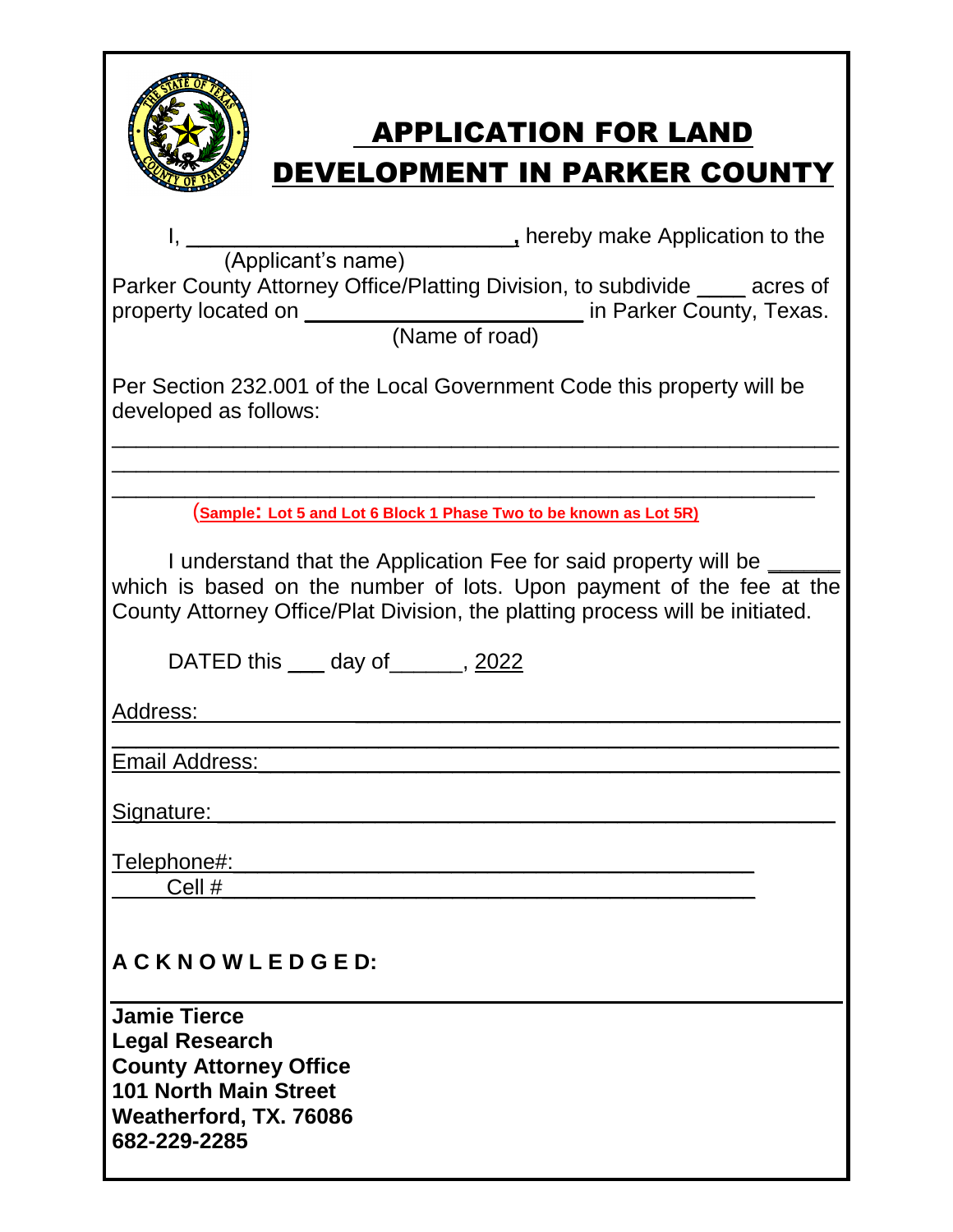## **Section 3.04 HOW THE PLAT MUST BE PREPARED**:

- a. The subdivision or addition shall accurately be described by metes and bounds and located with respect to an original corner of the original survey of which it is a part. Dimensions of all lots, streets, alleys, easements, and public dedications shall be accurately described and included on the subdivision plat.
- b. The plat shall be drawn with India Ink on tracing cloth or a permanent type of Material, consisting of one or more sheets measuring no less or no larger than 24 inches wide and 18 inches long. A key map with a scale of one (1) inch to 200 feet shall show the entire area and be drawn on the first sheet or on a separate sheet.
- c. Every such plat shall be duly acknowledged by owners or proprietors of the land or by some duly authorized agent of said owners or proprietors in the manner required by acknowledgment of deeds.
- d. The subdivision plat must be made from an actual survey on the ground by, or under the supervision of, either a Registered Public Survey or a Licensed Land Surveyor, and his certificate to that effect must appear on said plat.
- e. Boundary lines must be shown by bearing and distances, calling for the lines of established surveys, land marks, school districts and other data furnished, sufficient to locate the property on the ground. All block corners and angles in streets and alleys should be marked with a one-half inch steel pin, approximately two feet in length, or with a permanent marker.
- f. The name of the proposed subdivision or any of the physical features (such as streets, alleys, etc.) must not be as similar to features in Parker County or in any incorporated town or city herein as to cause confusion. Streets, which are a continuation of any existing street, shall take the name of the existing street. Street names and numbers shall be approved by the Parker County 9-1-1 Coordinator.
- g. Lot and block numbers are to be arranged in a systematic order and shown on the plat in distinct and legible figures. The area of each lot must be shown in acres and/or fractions thereof.
- h. Location of lots, streets, driveways, easements and other features must be shown with accurate dimensions in feet and decimals of feet. Length of radii and arcs of all curves, with bearings and distances of all curves, with bearings and distances of long chord, must be shown, also dimensions from all angle points of curve to **lot** lines.
- i. Roads and streets to be constructed shall have minimum width of right-of-way of sixty (60) feet and must provide unhampered circulation through the subdivision. Where a no outlet road or street is designed to be so permanently, a turn-around shall be provided at the closed end having a finished roadway diameter of one hundred (100) feet and a total diameter of no less than one hundred twenty (120) feet for adequate drainage.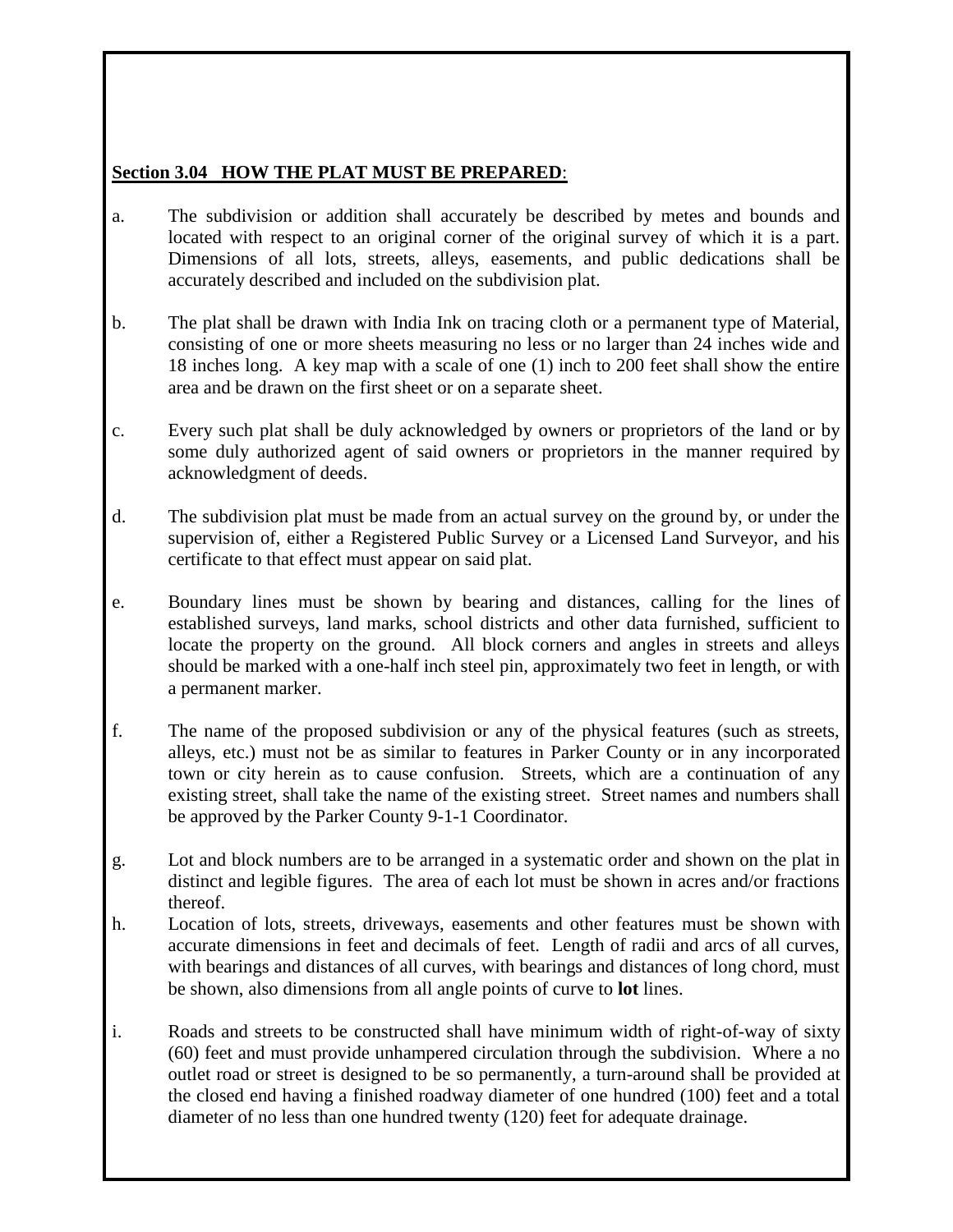- j. All roads and streets that intersect with an established County road or State highway must have cutbacks on all corners, for no more than a total of 100 feet of right-of-way, measured along the right-of-way of the established roadway.
- k. In cases where the new roads and streets, as platted, intersect with established roads and streets, the new roads and streets shall be if practicable, a continuation, without offset, of any intersecting road or street on the opposite side of the established road or street.
- l. If at all avoidable, roads or streets with abrupt offsets or jogs in them shall be avoided.
- m. Where a part of a road or street has been dedicated and deeded in an adjoining subdivision adjacent to and along with common property lines of the two subdivisions, enough width of right-of-way must be dedicated in the new subdivision to provide the minimum width specified herein.
- n. Square, "island" or other obstructions to traffic shall not be reserved within the right-ofway; this shall not exclude small parts where roads and streets are properly curved and expanded.
- o. Appropriate dedication by easement for utilities must be provided where needed. Subdivision Plats must be coordinated with the utility companies, as to the proper location of utility easements, which easements or reference thereto is to be shown on the subdivision plat. (See section 10.04)
- p. Driveways must be user friendly, must not block natural drainage, and must be provided by the owner/applicant. The Precinct Commissioner will determine the necessity of a culvert, its size and type and the culvert will be installed at the property owner's expense or approve someone else to do the installation. The finished portion of the driveways must be at least twenty-two (22) feet wide and shall extend from the owner's property line to within six (6) feet of the paved portion of the county road. No structures, including but not limited to, retaining walls, or planters, built of rock, wood, brick, concrete, metal or similar materials will be erected on county right-of-way without the written consent of the Precinct Commissioner. Mailboxes must meet postal regulations. A 9-1-1-address number shall be erected by the landowner on his/her driveway, so as to be visible and readable from the public road.
- q. The exact location, dimensions, description and flow line of existing drainage structure (and drainage structures proposed to be installed by the owner, or owners, or sub-dividers or developers) and the location, flow line and floodplain of existing water sources within the proposed subdivision must be shown on said plat. A topographical plat may be required when near a waterway.
- r. The plat must contain an arrow indicating the direction of the North point of the compass, and the scale must be prominently shown.
- s. All lots shall be a minimum of 1 acre (43,560 square feet). See Article VII for more details.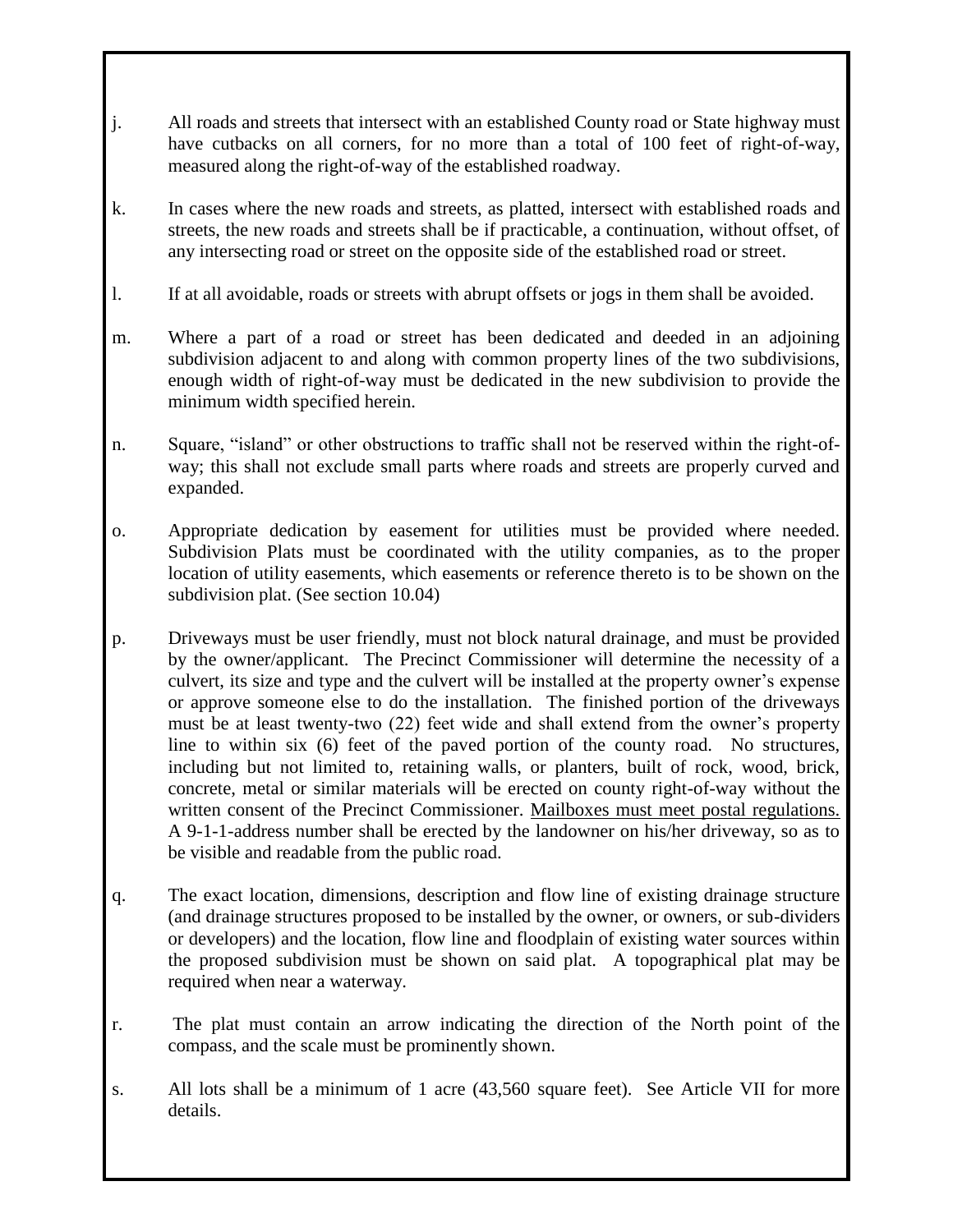- t. Reference must be made to the original patented survey and the number of acres in each survey with the abstract name and number of it and reference made to the volume and page in the Deed Records of the tract being subdivided. Reference must also be made to the number of acres in each survey, with abstract numbers of it for all dedicated areas. Show total number of lots or tracts.
- u. A certificate from the Appraisal District of all appropriate taxing agencies must accompany the plat to be recorded, indicating that all taxes owed have been paid in full to date.
- v. A certificate of ownership and lienholder must accompany the plat, to be recorded from any abstract or Title Company operating in said county.
- w. Where a prior subdivision plat has been filed a vacating plat should be filed or included on subdivision plat as to what is being re-subdivided.
- x. A signature block shall be inscribed on the first plat sheet for Commissioners Court and affected parties.
- y. There shall be one (1) Mylar and four (4) copies of plat furnished to the Platting Office.
- z. If the property to be platted lies within the extraterritorial jurisdiction (ETJ) of a city, this procedure will be accomplished simultaneously with the platting procedure of the city. The Developer must obtain plat approval from the city before final plat approval will be granted by the Commissioners Court.
- aa. Detailed Vicinity map (road names, etc.).
- bb. The plat shall show the location of the 100-year floodplain and any special flood hazard areas as identified on the most current Parker County Flood Hazard Boundary Map (FHBM), published by the Federal Emergency Management Agency, or as developed by a licensed Professional Engineer in a study approved by the Floodplain Administrator. All finish floor elevations for structures to be constructed on the platted property shall have a finish floor elevation at least two (2) feet above the applicable 100-year floodplain elevation on the site. An elevation benchmark with the location, description and elevation of the benchmark is required to be identified on the face of the plat. The elevation of this benchmark shall be correlated to a benchmark shown on the FIRM panel. Minimum first floor elevations for buildings shall be identified on each lot that is adjacent to the 100-year floodplain.
- cc. A letter of service ability from an entity or entities providing water or sanitary sewer service. Alternatively, the Developer may provide a letter stating that no service is available within 300 feet of the subdivision and certifying that the lots are of suitable size for private wells.
- dd. A statement from the Developer acknowledging that it is the responsibility of the Developer, not the County, to assure compliance with the provisions of all applicable state, federal and local laws and regulations relating to the environment, including (but not limited to) the Endangered Species Act, the Clean Water Act, and all applicable rules,